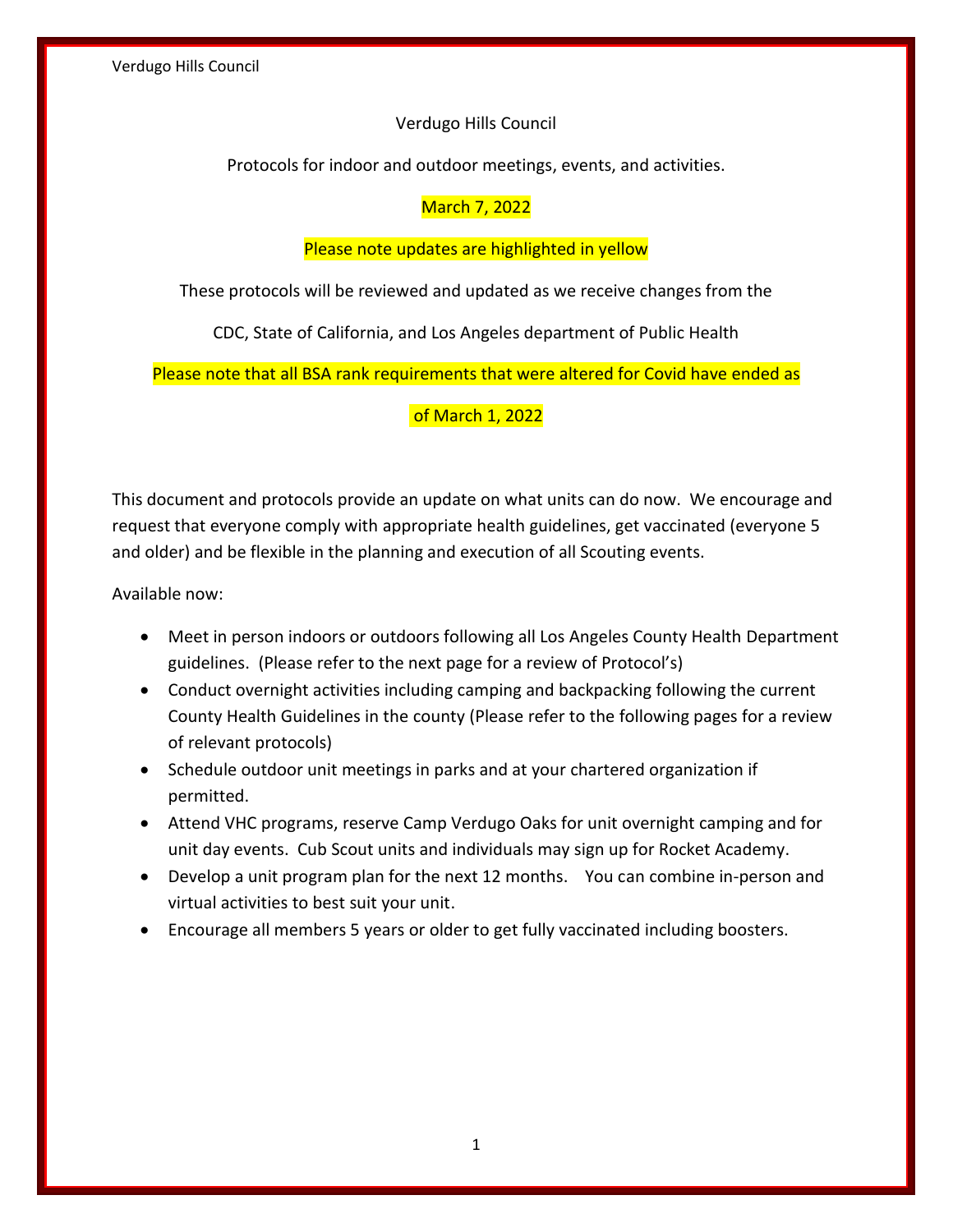# **Updated VHC Protocols for In-Person Meetings and Activities**

The following is a summary of Protocols for holding in–person Scout meetings and activities.

- Meetings and activities may be held indoors or outdoors; however it is recommended that units meet outside as much as possible.
- **Per the Los Angeles County Health Department EVERYONE** participating in indoor meetings and activities **is strongly encouraged to wear a face covering regardless of vaccination status.**
- For meetings and activities held outdoors, participants are encouraged but not required to wear face coverings when social distancing cannot occur.
- Talk with your Scout families. Not all families are ready or want to start in-person meetings now. Tell them they have participation options. Do not force families to attend.
- Conduct fun in-person meetings.
- Eagle Projects no longer need to follow cohort protocols. Participants should follow the protocols for meetings and activities as updated on 3/7/2022. If the Eagle project includes overnight activities, then participates should also follow the protocols for overnight outings.
- Isolate if you are sick, do not attend any meetings/ activities/ events, if you or anyone you live with or anyone you have been around feels unwell for any reason.
- Do not attend any meetings/events/ activities if you or anyone you live with has tested positive for Covid-19 or another illness and do not have their results back yet.
- If you are NOT fully vaccinated, wear a face covering or mask that covers your nose and mouth and stay at least 6 feet apart from people you don't live with.
- Wash your hands often with soap and water. Use hand sanitizer if soap and water is not available.
- Until further notice international travel is NOT considered a Scouting activity.
- The State of CA and the LA County Department of Public Health have both issued an indoor masking directive.
- Units should not allow their participants to use neckerchiefs, single layer cloth masks, and gators. Neckerchiefs, gators, and single ply masks have been determined to be largely ineffective against the transmission of the Omicron variant.
- As always, follow the Scout Oath and Law.

Note: The main impact to Scouting activities of the relaxation of state and county COVID protocols is to eliminate the use of cohorts for meetings. Units should still encourage safe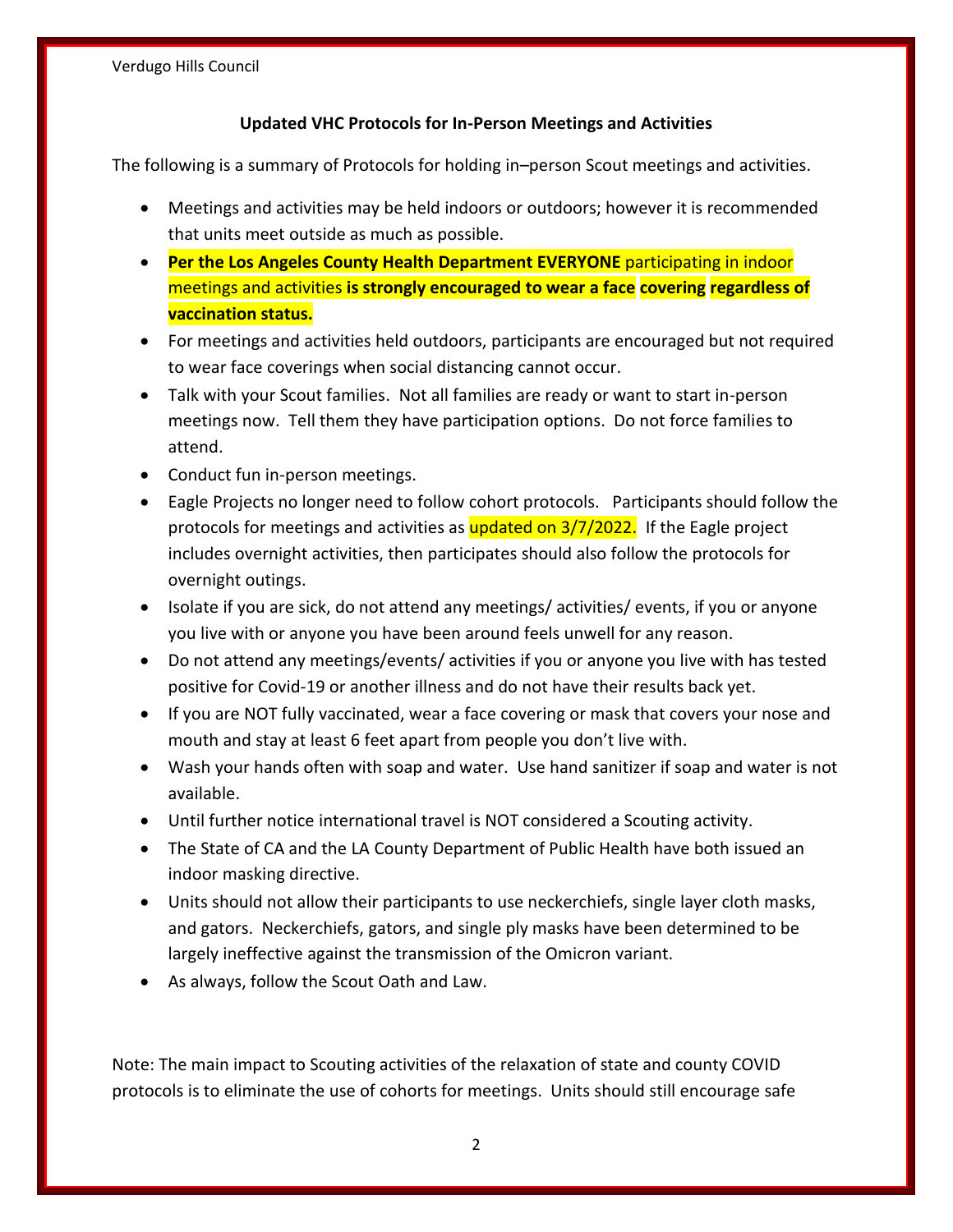#### Verdugo Hills Council

COVID practices which include minimizing close contact, wearing face coverings where the risk of transmission may be higher, hand washing and other sanitation measures. And emphasizing activities that are outdoor as much as possible. Per CDC recommendations the Verdugo Hills Council strongly encourages all adults and youth 5 years of age and older to get fully vaccinated. There may be some council events and activities that will require full vaccination.

## Protocols for Overnight Outings (Unit Based)

Units can hold their own overnight camping activities effective June 13, 2021. The following is a summary of the overnight unit camping trips following State and County protocols.

- All protocols for in-person meetings outlined on the previous page apply to overnight outings. Additional protocols as outlined below also apply.
- All outing participates are strongly encouraged to be fully vaccinated if eligible. \*
- Follow Youth Protection Training (YPT) guidelines.
- As much as possible, follow social distancing. Stress the importance of personal hygiene and camp sanitation to reduce the risk of infection.
- If sleeping in tents the current **VHC protocols** are that you follow the manufacturers recommend number of people in a tent. It is required that in the tent that participates sleep head to foot and foot to head.
- If someone develops symptoms of COVID then isolate them from the rest of the group and get them home as soon as practical.
- It is strongly recommended that all individuals in a carpool wear a face covering while in the vehicle. It is also recommended to have the windows open.
- Read the National reopening guidelines.
- When cooking at any activities the cooks must wear gloves, face shield or face covering. There can be no buffet type serving allowed. Cooks will serve all food.

People are considered "fully vaccinated" against COVID-19 two weeks or more after their second dose in a two dose COVID-19 vaccine series, such as Moderna or Pfizer or two weeks or more after a single dose COVID 19 vaccine, such as Johnson and Johnson. All Scouts, Scouters, Scouts, and parents are encouraged to get a booster if they are of the age to be eligible to be considered fully vaccinated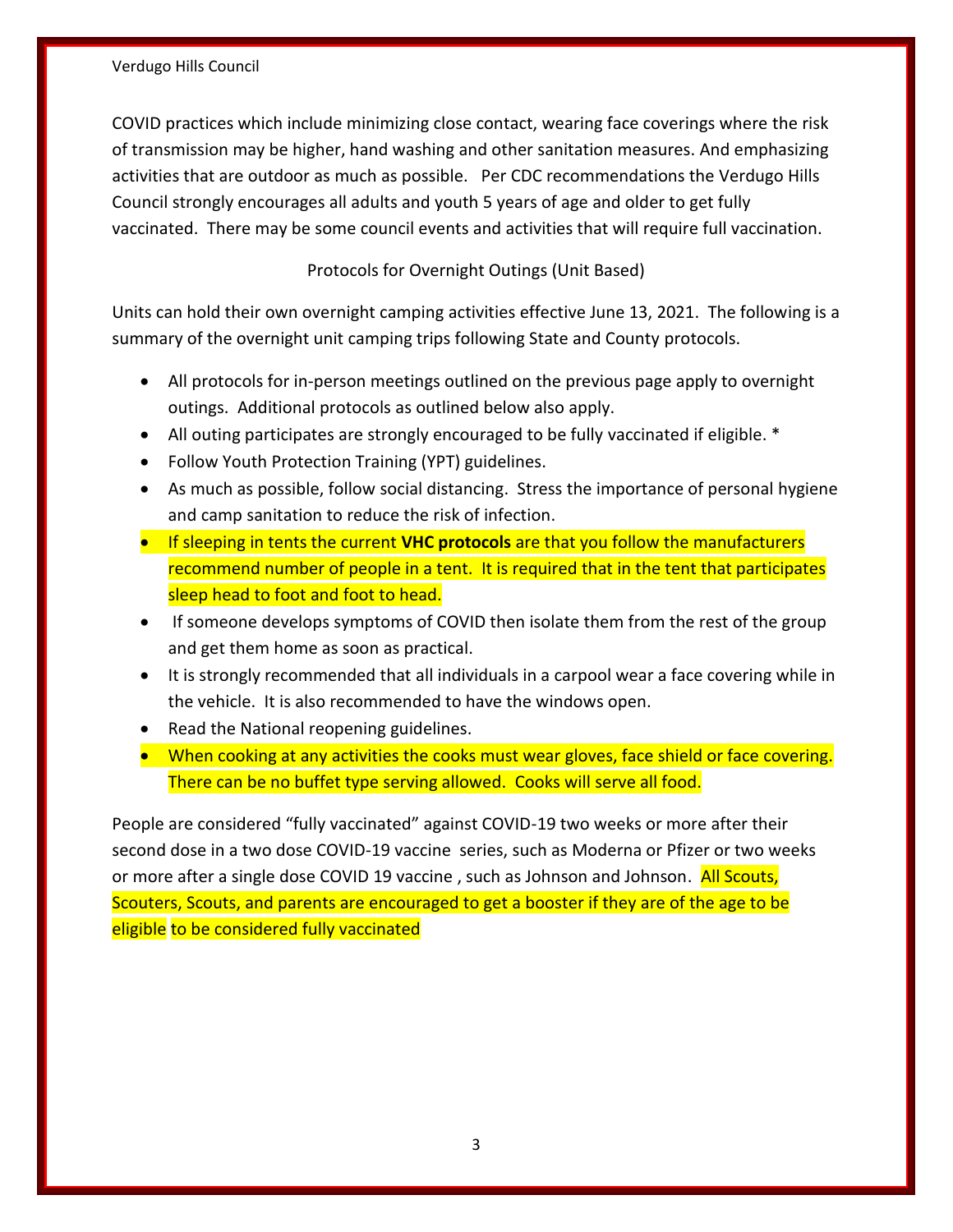# **Frequently Asked Question (FAQ) for COVID-19 unit indoor and outdoor meetings and activities.**

## **What heath protocols is the Verdugo Hills Council following?**

The Verdugo Hills Council is following the National Boy Scouts of America, CDC, State of California and the Los Angeles County protocols for all indoor and outdoor meetings and activities.

#### **Do units still need to follow cohort protocols?**

No units do not need to follow cohort protocols currently.

#### **Do units need to continue with COVID related record keeping?**

Yes, Verdugo Hills Council strongly recommends continuing to keep a record of all those in attendance at indoor or outdoor meetings and activities.

## **Are participants required to wear face coverings at meetings and activities?**

NO

#### **Are temperature checks required at the beginning of a unit meeting?**

Temperature checks are no longer required at the start of a meeting. The Verdugo Hills Council strongly recommends continuing the practice of temperature checks for all unit activities.

#### **Is carpooling for Scout activities and meetings permitted?**

Private carpools with members of multiple households are permitted. Everyone is required to wear a face covering regardless of vaccination status; It is further recommended that windows be down to increase airflow.

#### **Will sharing a tent be allowed?**

Yes. The Verdugo Hills Council policy is to follow the manufactures number of people in a tent. It is also recommended that all participates sleep opposite each other.

## **Can units travel outside the council, county, and state for overnight camping activities?**

Yes. Units must comply with all protocols for the county they are camping in and Verdugo Hills Council protocols.